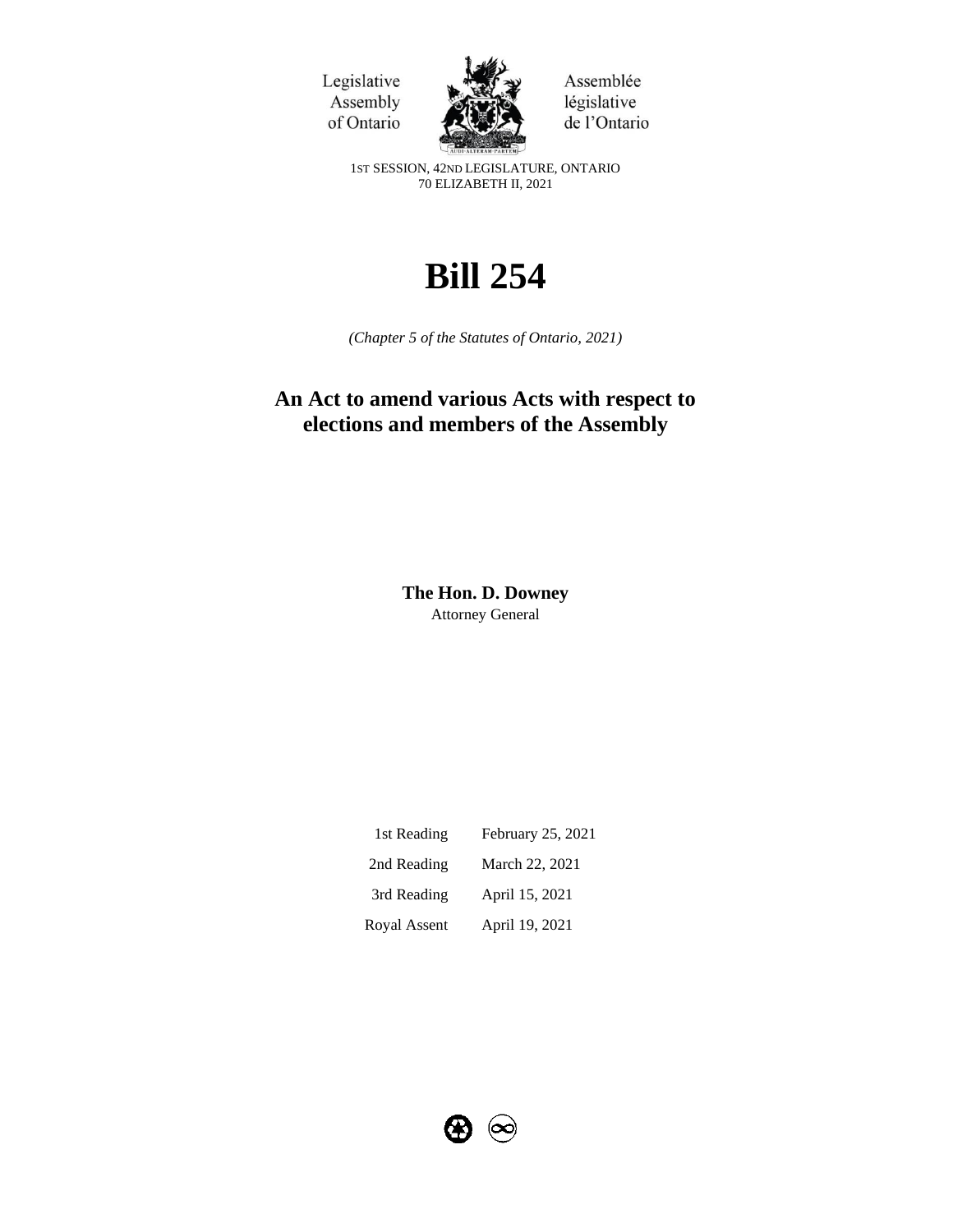#### EXPLANATORY NOTE

#### *This Explanatory Note was written as a reader's aid to Bill 254 and does not form part of the law. Bill 254 has been enacted as Chapter 5 of the Statutes of Ontario, 2021.*

The *Election Act* and the *Election Finances Act* are amended. Among the changes:

- 1. The Chief Electoral Officer ("the CEO") is to establish an advisory committee on voting equipment and vote counting equipment.
- 2. The powers of the CEO with respect to designating advance polls are expanded.
- 3. Independent members of the Assembly are allowed to endorse constituency associations.
- 4. The amounts of authorized contributions are increased.
- 5. The quarterly allowances to registered parties are continued until January 1, 2025. Their amounts are increased and adjustments are made to their timing.
- 6. Adjustments are made to the rules respecting collusion with third parties.
- 7. Administrative penalties for certain contraventions are provided for.

The *Members' Integrity Act, 1994* is amended to provide for social media accounts of members of the Assembly. Such accounts may deal with any matters a member wishes to bring to the attention of the public, including partisan matters, subject to any applicable rules, guidelines and legislation, and may be continued after the dissolution of the Assembly and during and after an election period. Members of the Executive Council will also be subject to any additional rules or guidelines approved by the Executive Council.

Multiple amendments are made to the *Municipal Elections Act, 1996*. Some of the more significant amendments are outlined below.

Section 14 is amended to provide an exception for filing documents under section 33, 44 or 88.6 bearing only original signatures if the clerk has provided for electronic filing of the document. Sections 33 and 88.6 are amended to allow the clerk to provide for electronic filing under these sections.

Section 33 is further amended to provide that endorsements of a nomination that is filed electronically must still be collected as original signatures and that a person who files a nomination that must be endorsed shall retain the copy of the document bearing the original endorsement signatures.

Section 88.6 is further amended to provide that a registered third party may withdraw their registration by filing a written withdrawal in the clerk's office during the time for filing a notice of registration, and to provide that if a registered third party files a nomination under section 33, the party's registration is deemed to have been withdrawn at the time the nomination is filed.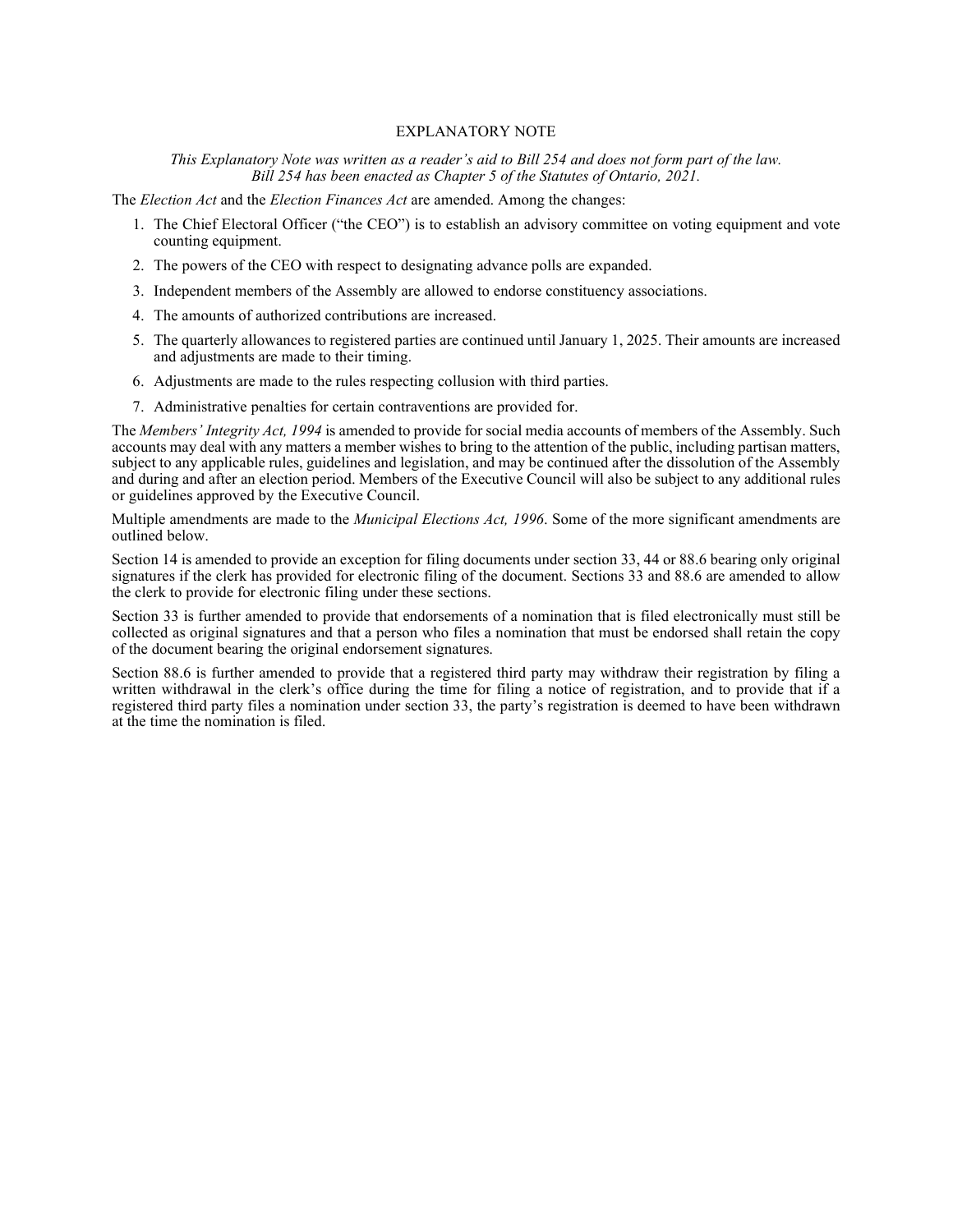## **Bill 254 2021**

## **An Act to amend various Acts with respect to elections and members of the Assembly**

#### **CONTENTS**

| 1.         | Contents of this Act          |
|------------|-------------------------------|
| 2.         | Commencement                  |
| 3.         | Short title                   |
| Schedule 1 | Election Act                  |
| Schedule 2 | <b>Election Finances Act</b>  |
| Schedule 3 | Members' Integrity Act, 1994  |
| Schedule 4 | Municipal Elections Act, 1996 |
|            |                               |

Her Majesty, by and with the advice and consent of the Legislative Assembly of the Province of Ontario, enacts as follows:

## **Contents of this Act**

<span id="page-2-0"></span>**1 This Act consists of this section, sections 2 and 3 and the Schedules to this Act.**

#### **Commencement**

<span id="page-2-1"></span>**2 (1) Subject to subsections (2) and (3), this Act comes into force on the day it receives Royal Assent.**

**(2) The Schedules to this Act come into force as provided in each Schedule.**

**(3) If a Schedule to this Act provides that any provisions are to come into force on a day to be named by proclamation of the Lieutenant Governor, a proclamation may apply to one or more of those provisions, and proclamations may be issued at different times with respect to any of those provisions.**

#### **Short title**

<span id="page-2-2"></span>**3 The short title of this Act is the** *Protecting Ontario Elections Act, 2021***.**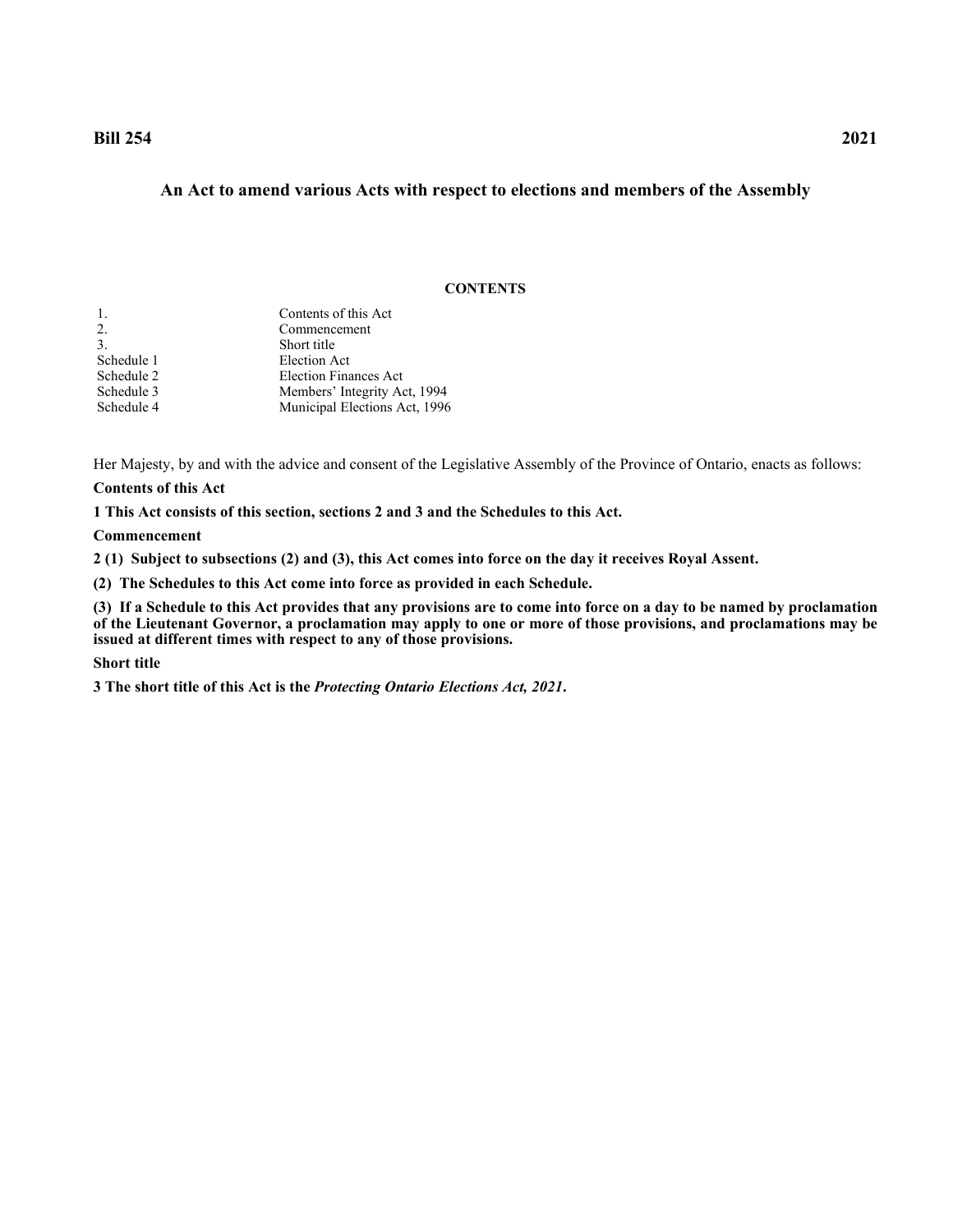#### **SCHEDULE 1 ELECTION ACT**

#### <span id="page-3-0"></span>**1 The** *Election Act* **is amended by adding the following section:**

#### **Advisory committee, voting equipment and vote counting equipment**

**4.5.1** (1) The Chief Electoral Officer shall establish an advisory committee on voting equipment and vote counting equipment consisting of,

- (a) one or two members appointed by each registered party represented in the Assembly; and
- (b) at least one and not more than three members who do not represent a registered party.

#### **Mandate**

(2) The advisory committee shall provide recommendations, when consulted by the Chief Electoral Officer, concerning standards for voting equipment and vote counting equipment used in elections under this Act.

**2 Subsection 9.1 (7) of the Act is amended by adding "but shall not be a Saturday, Sunday or a day that is a public holiday as defined in the** *Employment Standards Act, 2000***" at the end.**

**3 Section 17.2 of the Act is amended by striking out "and" at the end of clause (b), by adding "and" at the end of clause (c), and by adding the following clause:**

(d) any district social services administration board established under the *District Social Services Administration Boards Act*.

## **4 Subsection 27.2 (5) of the Act is repealed and the following substituted:**

#### **Certificate**

(5) When the nomination paper has been accepted for filing, the Chief Electoral Officer may issue a certificate to the prospective candidate, indicating that,

- (a) he or she will be a candidate in the election; and
- (b) that during the period before the date the writ of election is issued, he or she may be referred to as a pre-certified candidate, and after the writ of election is issued, as a candidate.

## **Expiry**

(5.1) A certificate under subsection (5) ceases to be valid if a writ of election is not issued within six months after the issuance of the certificate.

## **Certificate final**

(5.2) Subject to subsection (5.1), a certificate under subsection (5) is final, and the validity of the nomination is not open to question upon any ground whatsoever.

## **5 (1) Clause 44 (2) (c) of the Act is repealed and the following substituted:**

(c) at designated other locations as determined under subsection (2.1).

## **(2) Section 44 of the Act is amended by adding the following subsection:**

#### **Same**

(2.1) The Chief Electoral Officer shall determine, in consultation with the returning officer, the dates and times when advance polls shall be open at designated other locations, subject to the following rules:

- 1. The hours during which advance polls are open at designated other locations may vary from one location to another.
- 2. During the 10-day period provided for in clause (2) (b), at least one advance poll at a designated other location in the electoral district shall be open for some part of each day.
- 3. It is not necessary for a particular designated other location to have an advance poll that is open on all 10 days.

#### **(3) The French version of subsection 44 (5) of the Act is amended by striking out "endroits désignés" and substituting "emplacements désignés".**

#### **Commencement**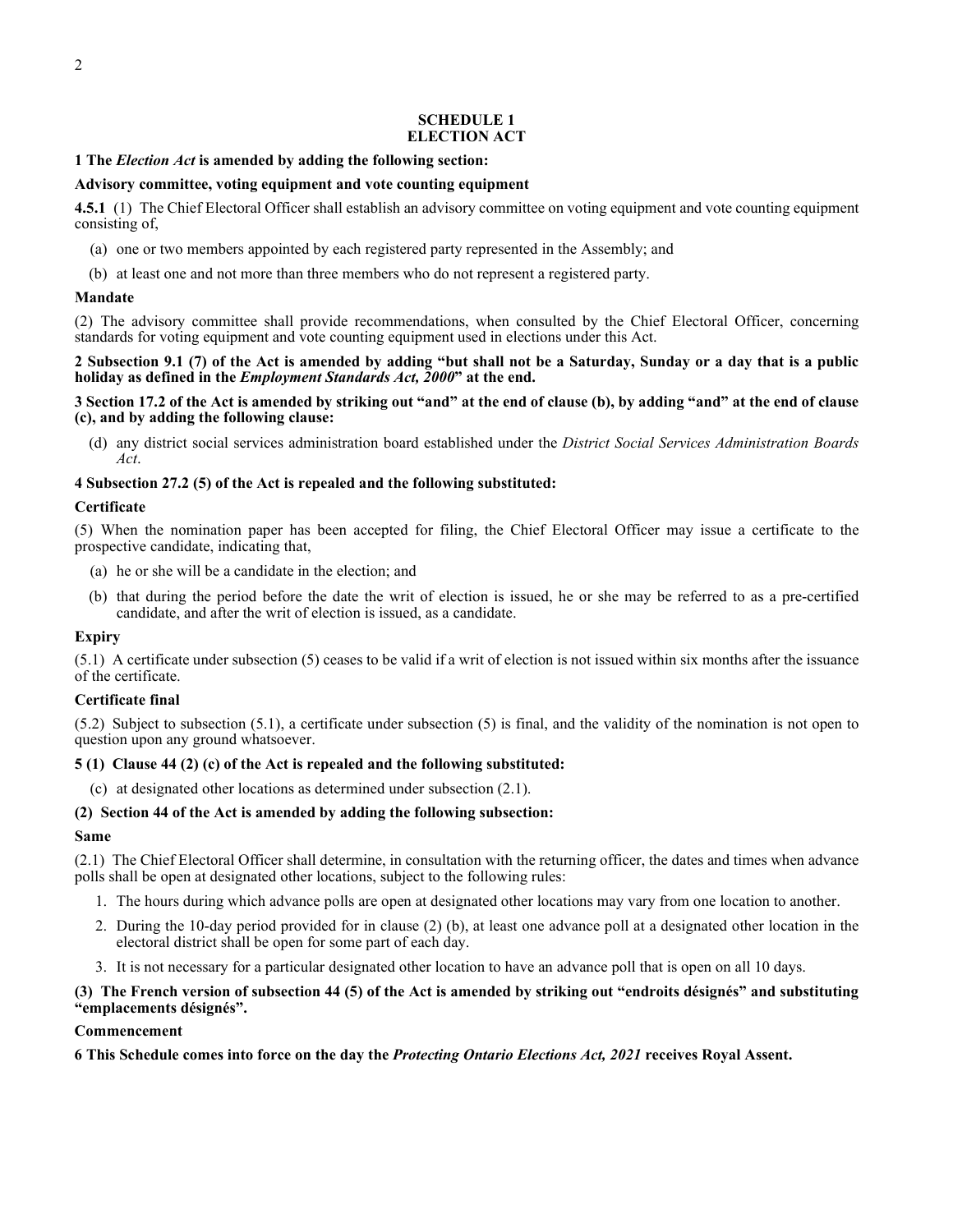#### **SCHEDULE 2 ELECTION FINANCES ACT**

#### <span id="page-4-0"></span>**1 (1) The definition of "constituency association" in subsection 1 (1) of the** *Election Finances Act* **is repealed and the following substituted:**

"constituency association", in an electoral district, means the association or organization endorsed by a registered party or an independent member as the official association of that party or that member in the electoral district; ("association de circonscription")

## **(2) Subsection 1 (1) of the Act is amended by adding the following definitions:**

- "independent member" means a member of the Assembly who is not affiliated with a registered party in the Assembly; ("député indépendant")
- "pre-certified candidate" means an individual whose nomination paper has been accepted for filing and who has been issued a certificate by the Chief Electoral Officer under subsection 27.2 (5) of the *Election Act* before the date a writ of election is issued; ("candidat doté d'une attestation préalable")

## **2 (1) Clause 2 (1) (a) of the Act is amended by striking out "nomination contestants".**

- **(2) Clause 2 (1) (b) of the Act is amended by striking out "registered nomination contestant".**
- **(3) Clause 2 (1) (d) of the Act is amended by striking out "registered nomination contestant".**
- **(4) Subsection 2 (1) of the Act is amended by adding the following clause:**
- (d.1) use administrative penalties to promote compliance with this Act and the *Election Act*;
- **(5) Clause 2 (1) (j) of the Act is amended by striking out "nomination contestants".**

## **(6) Subsection 2 (1) of the Act is amended by adding the following clause:**

(j.3) assist persons and entities who sell advertising to comply with requirements under this Act;

## **(7) Section 2 of the Act is amended by adding the following subsection:**

## **Returns not to be re-examined**

(1.1) For the purposes of clause (1) (c), where the Chief Electoral Officer has examined the financial return of a registered candidate, registered leadership contestant, registered constituency association or registered party and provided an approval letter, the Chief Electoral Officer shall not subsequently re-examine that return.

## **3 (1) Subsection 11 (1) of the Act is repealed and the following substituted:**

## **Registration of constituency associations**

(1) No constituency association of a registered party or an independent member and no person, organization or entity acting on behalf of the constituency association shall accept contributions for the purposes of the constituency association or for the purposes of the registered party or independent member or for the candidacy of any person at an election or for an election campaign of any person unless the constituency association is registered under this Act.

#### **(2) Subsection 11 (2) of the Act is amended by adding "or an independent member" after "registered party" in the portion before clause (a).**

**(3) Clause 11 (2) (a) of the Act is amended by adding "or independent member" after "registered party".**

## **4 (1) Clause 12 (1) (b) of the Act is amended by adding "or independent member" after "registered party".**

## **(2) Section 12 of the Act is amended by adding the following subsection:**

## **Same**

(2.2) The Chief Electoral Officer shall promptly deregister the constituency association of an independent member and shall send it notice of the deregistration, by registered mail, if the member,

- (a) commences representing a registered party in the Assembly;
- (b) is nominated as a candidate of a registered party; or
- (c) at an election, is not re-elected as a member of the Assembly.

## **(3) Subsection 12 (4) of the Act is amended by adding "or independent member" after "political party".**

**(4) Clause 12 (4.3) (b) of the Act is amended by adding "or independent member" after "political party".**

**5 Subsection 13 (3) of the Act is repealed and the following substituted:**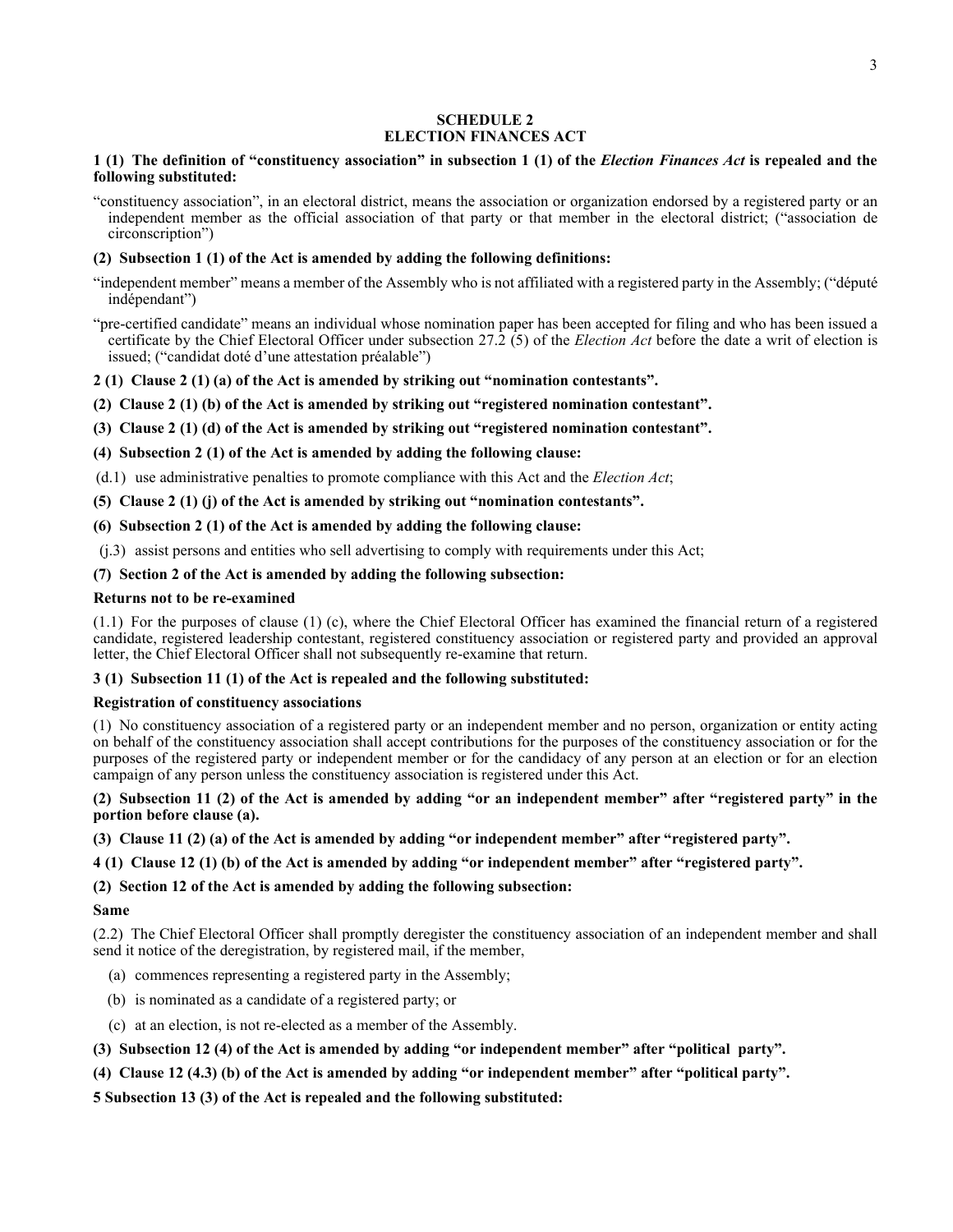#### **Registration**

(3) The Chief Electoral Officer shall, for each election, maintain a register of persons in respect of whom a certificate has been issued under section 27.1 or 27.2 of the *Election Act*, and for the purposes of this Act,

- (a) a prospective candidate who has submitted a nomination paper under one of those sections is deemed to have filed an application for registration as a candidate with the Chief Electoral Officer; and
- (b) a person is deemed to have been registered as a candidate on and from the day such a certificate has been issued, or in the case of a pre-certified candidate, upon the issuance of the writ.

#### **Information**

(4) As part of maintaining the register under subsection (3), the Chief Electoral Officer shall maintain the following information for person:

- 1. The full name of the person.
- 2. The address of the place or places in Ontario where records of the person's candidacy are maintained and of the place in Ontario to which communications may be addressed.
- 3. The names of the principal officers, including the chief financial officer and auditor, of the person in respect of their candidacy.
- 4. The names of all persons authorized by the person to accept contributions in respect of their candidacy.
- 5. The name and address of every financial institution that is lawfully entitled to accept deposits to be used by or on behalf of the person as the depositories for all contributions made to that person in respect of their candidacy.
- 6. The names of the persons responsible for each depository referred to in paragraph 5.

#### **6 Section 17 of the Act is amended by adding the following subsection:**

#### **Pre-certified candidate**

(1.1) For greater clarity, a pre-certified candidate may not receive a contribution outside of a campaign period, and the chief financial officer of a pre-certified candidate shall, within 30 days after learning that the contribution was made contrary to this Act and upon obtaining the contributor's copy of the receipt issued under this Act, or cancelling the receipt and giving the contributor notice of the cancellation, return the contribution or an amount equal to the sum contributed.

#### **7 (1) Subsections 18 (1) to (1.4) of the Act are repealed and the following substituted:**

#### **Maximum contributions**

#### **Registered parties**

(1) The contributions that a person makes to any one registered party shall not exceed, in a calendar year, \$3,300 plus \$25 for each calendar year that has begun on or after January 1, 2022.

#### **Constituency associations, nomination contestants**

(1.1) The contributions that a person makes to registered constituency associations and registered nomination contestants of any one registered party or to the constituency association of any independent member shall not exceed, in a calendar year, \$3,300 plus \$25 for each calendar year that has begun on or after January 1, 2022.

#### **Candidates of party**

(1.2) The contributions that a person makes to registered candidates of any one registered party shall not exceed, in a campaign period, \$3,300 plus \$25 for each calendar year that has begun on or after January 1, 2022.

#### **Non-party candidates**

(1.3) The contributions that a person makes to all registered candidates not endorsed by a registered party shall not exceed, in a campaign period, \$3,300 plus \$25 for each calendar year that has begun on or after January 1, 2022.

#### **Leadership contestants**

(1.4) The contributions that a person makes to any one registered leadership contestant of a registered party shall not exceed, in a calendar year that falls during a leadership contest period or during which the contestant is required to be registered by virtue of subsection 14 (2.1), \$3,300 plus \$25 for each calendar year that has begun on or after January 1, 2022.

**(2) Subsection 18 (4) of the Act is amended by striking out "\$5,000" and substituting "\$10,000".**

#### **(3) Subsection 18 (5) of the Act is amended by striking out "\$25,000" and substituting "\$50,000".**

- **8 (1) Subsection 23 (2) of the Act is amended by striking out "nomination contestant".**
- **(2) Section 23 of the Act is amended by adding the following subsection:**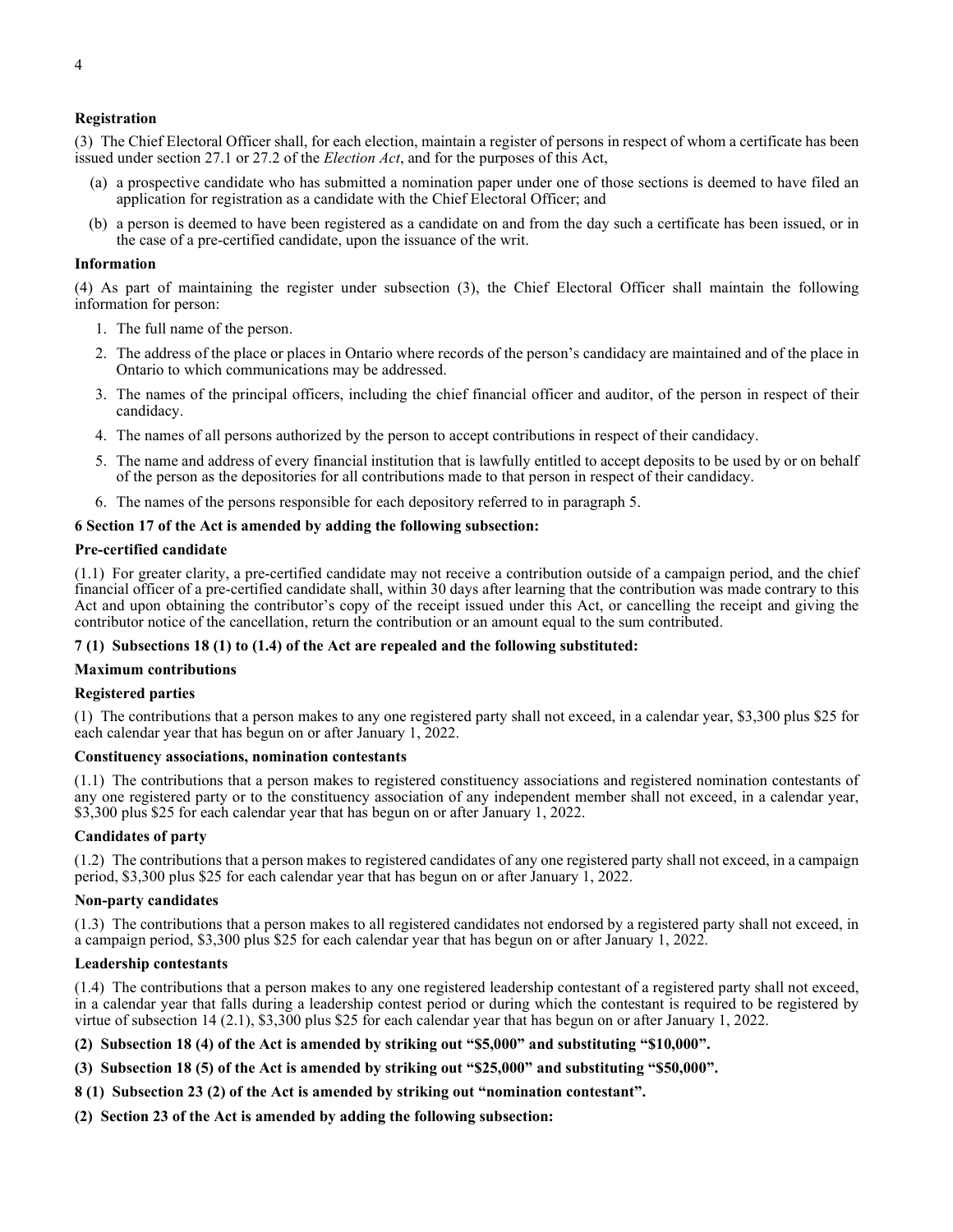#### **Where charge may be considered not a contribution**

(2.1) Where a charge by the sale of tickets or otherwise is made for a fund-raising event, all or any portion of such charge, up to a maximum of \$30, may, at the option of the party, constituency association, nomination contestant, candidate or leadership contestant by whom or on whose behalf the activity was held, be considered not to be a contribution for the purposes of this Act.

#### **(3) Subsection 23 (6) of the Act is repealed and the following substituted:**

#### **Timing**

(6) The registered party shall post the information described in subsection (5) at least three days before the date of the fundraising event.

#### **9 Section 24 of the Act is amended by striking out "nomination contestant" wherever it occurs.**

#### **10 Section 25.2 of the Act is amended by adding the following subsection:**

#### **Principles**

(8) In ensuring compliance in accordance with subsection (7), the Chief Electoral Officer shall be guided by the principles that real time disclosure of information permits record merging when appropriate evidence is submitted, and that merged records shall not be considered to be a new contribution or subject to prosecution for late submission.

#### **11 Section 27 of the Act is amended by adding the following subsection:**

#### **Same, independent candidates**

(2) The registered constituency association of a registered candidate who is an independent candidate and that candidate may transfer or accept funds, goods and services to or from each other and all such funds, goods, other than goods held in inventory for the candidate for use during a campaign period, and services accepted by the constituency association or candidate, shall be considered not to be contributions or campaign expenses for the purposes of this Act but shall be recorded as to source and any funds accepted shall be deposited in the appropriate depository on record with the Chief Electoral Officer.

#### **12 (1) Subsection 32.1 (2) of the Act is repealed and the following substituted:**

#### **How allowance calculated**

(2) For the 2021 calendar year and subsequent calendar years, each registered party's allowance for a quarter is the amount calculated by multiplying \$0.636 by the number of valid votes cast for the party's candidates in the election referred to in subsection (1), whether or not the quarter ended on or after the day the *Protecting Ontario Elections Act, 2021* received Royal Assent.

## **(2) Section 32.1 of the Act is amended by adding the following subsection:**

## **Adjusted payment schedule for 2022 and 2023**

(2.1) The following adjustments are made respecting the payment of the allowances under subsection (1):

- 1. The first payment for the 2022 calendar year shall be the amount otherwise calculated for the first quarter of that year.
- 2. The second payment for the 2022 calendar year shall be the amount calculated for the three remaining quarters of that year, plus the amount calculated for the first quarter of the 2023 calendar year.
- 3. No further payment shall be made for the remainder of the 2022 calendar year or for the first quarter of the 2023 calendar year.
- 4. Commencing with the second quarter of the 2023 calendar year, the payments shall be made as otherwise provided under subsection (1).

#### **(3) Subparagraph 1 i of subsection 32.1 (5) of the Act is amended by striking out "December 31, 2020" and substituting "December 31, 2023".**

#### **(4) Subparagraph 1 ii of subsection 32.1 (5) of the Act is repealed and the following substituted:**

ii. two thirds of the amount determined under subparagraph i for the calendar year 2023, if the calendar year is 2024.

## **(5) Paragraph 2 of subsection 32.1 (5) of the Act is amended by striking out "Subject to paragraphs 3 and 4" at the beginning and substituting "Subject to paragraphs 3, 3.1, and 4".**

#### **(6) Subsection 32.1 (5) of the Act is amended by adding the following paragraph:**

3.1 In the case of an independent member,

i. an amount is payable to the member's registered constituency association based on the percentage of the total number of valid votes the member received as a candidate in the electoral district at the most recent election, and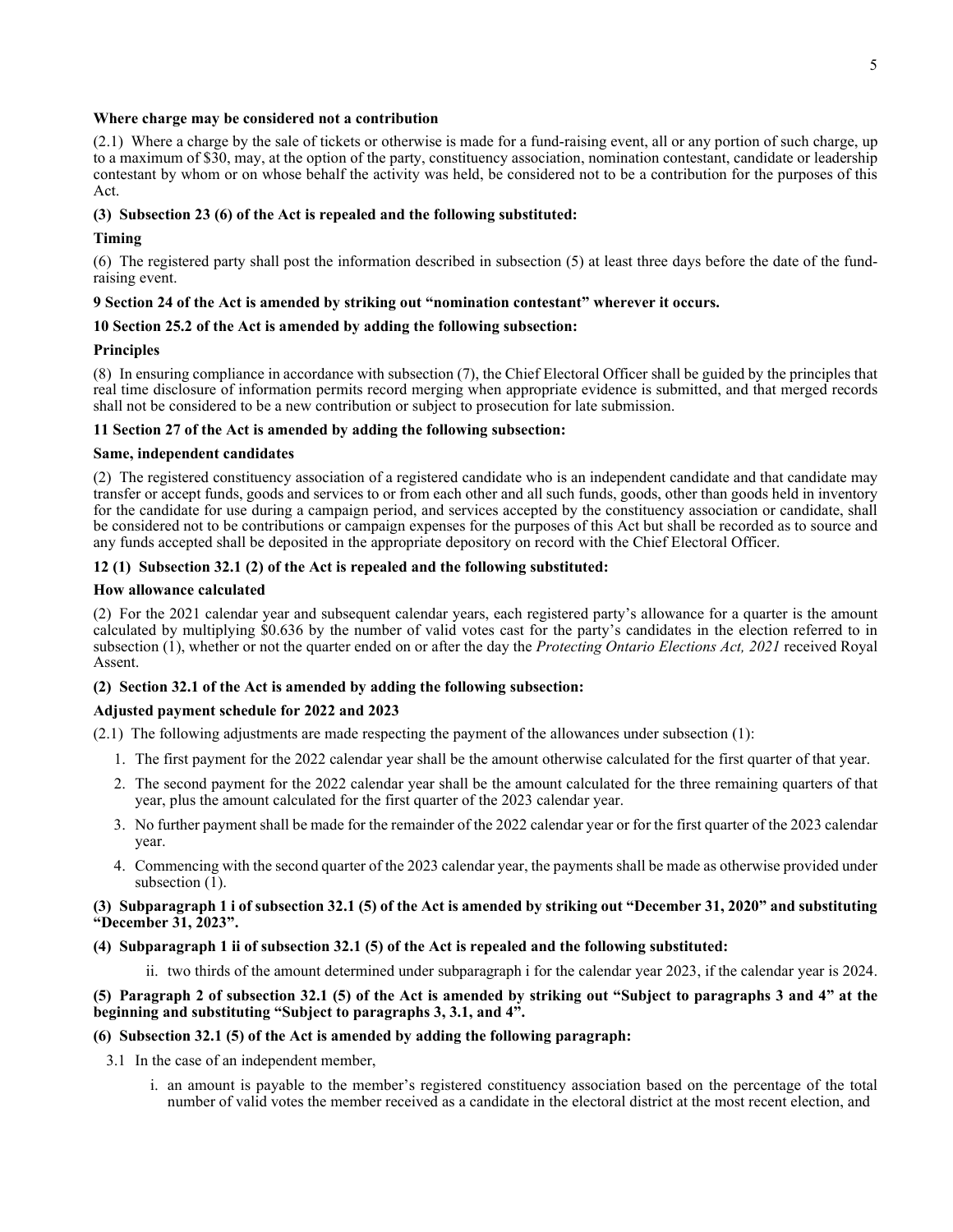ii. in addition, if the independent member was elected as a candidate of a registered party, the registered constituency association of the registered party remains entitled to the amount it would otherwise receive.

#### **(7) Section 32.1 of the Act is amended by adding the following subsection:**

#### **Exception**

(7) Despite subsection (6), where a registered constituency association has been endorsed by an independent member who was elected as a candidate of a registered party, an allowance is payable to the registered constituency association for a quarter if all the documents it is required to file with the Chief Electoral Officer have been filed and are complete.

**13 Subsection 34 (1) of the Act is amended by striking out "that in the aggregate exceed \$100" at the end and substituting "that in the aggregate exceed \$200".**

**14 (1) Subsection 34.1 (1) of the Act is amended by striking out "that in the aggregate exceed \$100" at the end and substituting "that in the aggregate exceed \$200".**

#### **(2) Subsection 34.1 (3) of the Act is amended by striking out "10 days" and substituting "15 days".**

**15 (1) Clause 37.10.1 (2) (a) of the Act is amended by striking out "six-month period" and substituting "12-month period".**

**(2) Clause 37.10.1 (2) (b) of the Act is amended by striking out "six-month period" and substituting "12-month period".**

#### **(3) Subsection 37.10.1 (3) of the Act is repealed and the following substituted:**

#### **No combination to exceed limit**

(3) No third party shall circumvent, or attempt to circumvent, a limit set out in this section in any manner, including by,

- (a) acting in collusion with another third party so that their combined political advertising expenses exceed the applicable limit;
- (b) splitting itself into two or more third parties;
- (c) colluding with, including sharing information with, a registered party, registered constituency association, registered candidate, registered leadership contestant, or registered nomination contestant or any of their agents or employees for the purpose of circumventing the limit;
- (d) sharing a common vendor with one or more third parties that share a common advocacy, cause or goal;
- (e) sharing a common set of political contributors or donors with one or more third parties that share a common advocacy, cause or goal;
- (f) sharing information with one or more third parties that share a common advocacy, cause or goal; or
- (g) using funds obtained from a foreign source prior to the issue of a writ for an election.

#### **Contributions**

(3.1) Any contribution from one third party to another third party for the purposes of political advertising shall be deemed as part of the expenses of the contributing third party.

#### **16 The Act is amended by adding the following section:**

#### **Interim reporting requirements**

**37.10.2** (1) Every third party shall promptly file the following interim reports with the Chief Electoral Officer, in the prescribed form:

- 1. When it has paid or committed to any person or entity to spend any funds on paid political advertising, it shall report the amount spent or committed, with a separate report being required each time its aggregate spending increases by an amount of at least \$1,000.
- 2. When it has reached the applicable spending limit under section 37.10.1, it shall report that fact.

#### **Posting**

(2) The Chief Electoral Officer shall publish every report filed under subsection (1) on the website of the Chief Electoral Officer within two days of receiving it.

#### **Percentage**

(3) Based on the interim reports, the Chief Electoral Officer shall determine the amounts spent or committed to be spent by each third party as a percentage of the maximum spending that is permitted for a third party under section 37.10.1, and publish the percentages on the website of the Chief Electoral Officer.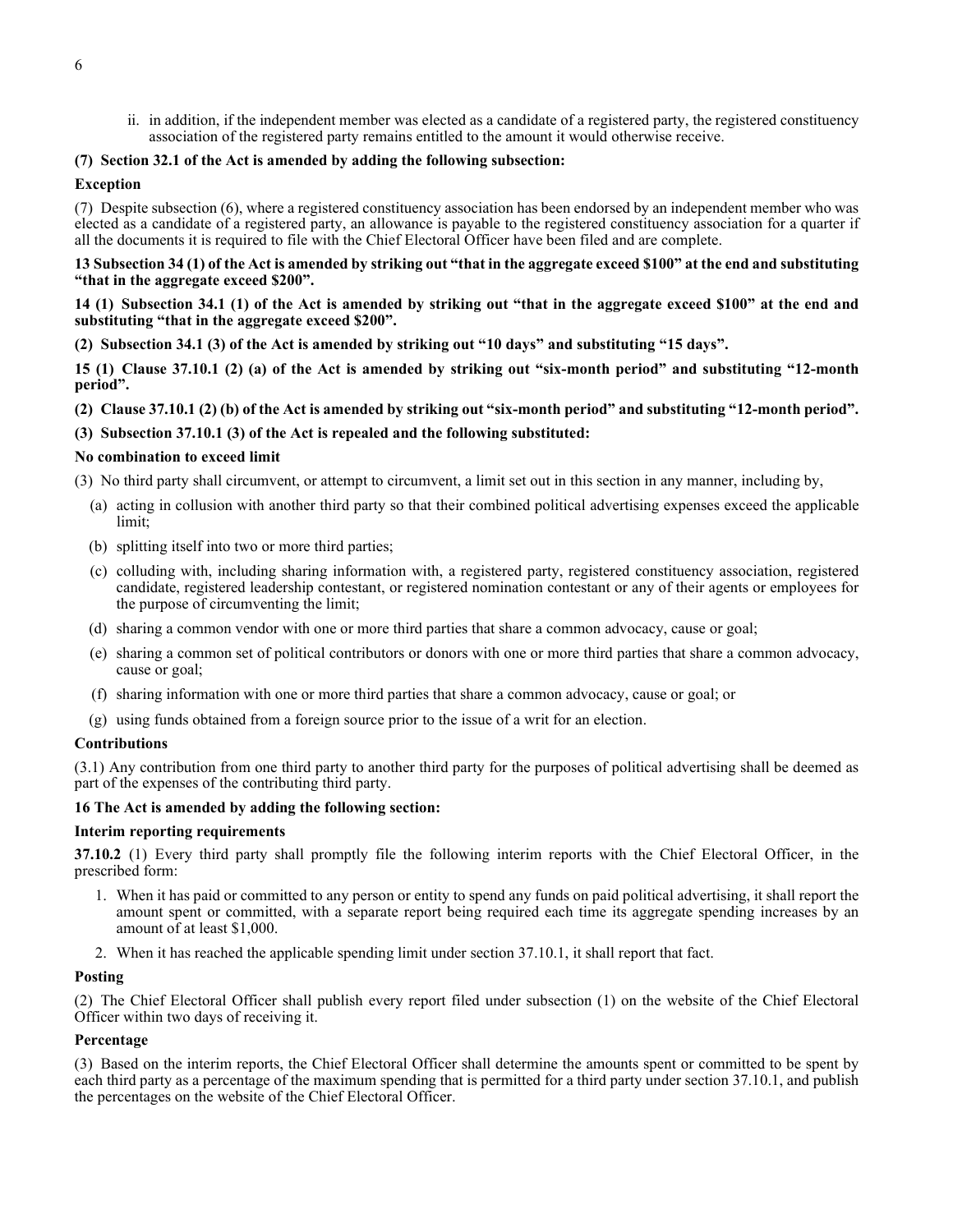#### **Purpose**

(4) The purpose of the percentages determined under subsection (3) is to permit persons or entities that sell advertising to be aware that the third party is at risk of exceeding its spending limit, and to make informed decisions about selling advertising to the third party.

#### **No selling over limit**

(5) No person or entity shall sell advertising to a third party when the person should reasonably be aware, based on the reporting under this section, that the sale would cause the third party to exceed a limit imposed by section 37.10.1.

#### **17 Section 37.12 of the Act is amended by striking out "report" wherever it appears and substituting in each case "final report".**

#### **18 (1) Subsections 40 (1) and (1.1) of the Act are repealed and the following substituted:**

#### **Auditors**

(1) Every registered candidate, registered leadership contestant, registered party and registered constituency association shall appoint an auditor or firm who meets the qualifications described in subsection (1.1) within 30 days of receiving at least \$10,000 in contributions or incurring expenses of at least \$10,000, with respect to an election or leadership contest as the case may be, and shall promptly advise the Chief Electoral Officer of the name and address of the auditor or firm.

#### **Qualifications**

(1.1) An auditor or firm appointed under subsection (1) must be an auditor licensed under the *Public Accounting Act, 2004* or a firm whose partners resident in Ontario are licensed under that Act.

- **(2) Subsection 40 (2) of the Act is amended by striking out "or (1.1)" and "nomination contestant".**
- **(3) Subsection 40 (3) of the Act is amended by striking out "nomination contestant" wherever it appears.**
- **(4) Subsection 40 (4) of the Act is amended by,**
	- **(a) striking out "subsection (1), (1.1)" and substituting "subsection (1)"; and**
	- **(b) striking out "nomination contestant".**
- **(5) Subsection 40 (6) of the Act is amended by,**
	- **(a) striking out "subsection (1), (1.1)" and substituting "subsection (1)"; and**
	- **(b) striking out "nomination contestant".**

#### **(6) Subsection 40 (7) of the Act is repealed and the following substituted:**

#### **Auditor's subsidy**

(7) The Chief Electoral Officer shall subsidize the cost of auditors' services for political parties, constituency associations, candidates and leadership contestants by paying, in respect of audits required by subsection (4) in the amount that is the lesser of the following:

- 1. The amount of the auditor's account to the political party, constituency association, candidate or leadership contestant.
- 2. \$2,000.

#### **19 Section 41.1 of the Act is repealed and the following substituted:**

#### **Reporting, appointed candidates**

**41.1** Promptly after a candidate is appointed with respect to a registered party for an electoral district, the registered party shall notify the Chief Electoral Officer of the name of the candidate who was selected.

#### **Constituency associations and parties**

**41.2** Every registered constituency association of a registered party shall disclose its financial statements to the chief financial officer of the registered party on a quarterly basis, or upon request.

#### **20 Clause 43 (2) (b) of the Act is amended by striking out "subsection 41.1 (3) or section 42, as the case may be" and substituting "section 42".**

#### **21 Clause 44 (5) (b) of the Act is repealed and the following substituted:**

- (b) in the case of an independent candidate,
	- (i) to their registered constituency association, if the candidate has been elected as an independent member and has endorsed a registered constituency association, and
	- (ii) to the Chief Electoral Officer in all other cases.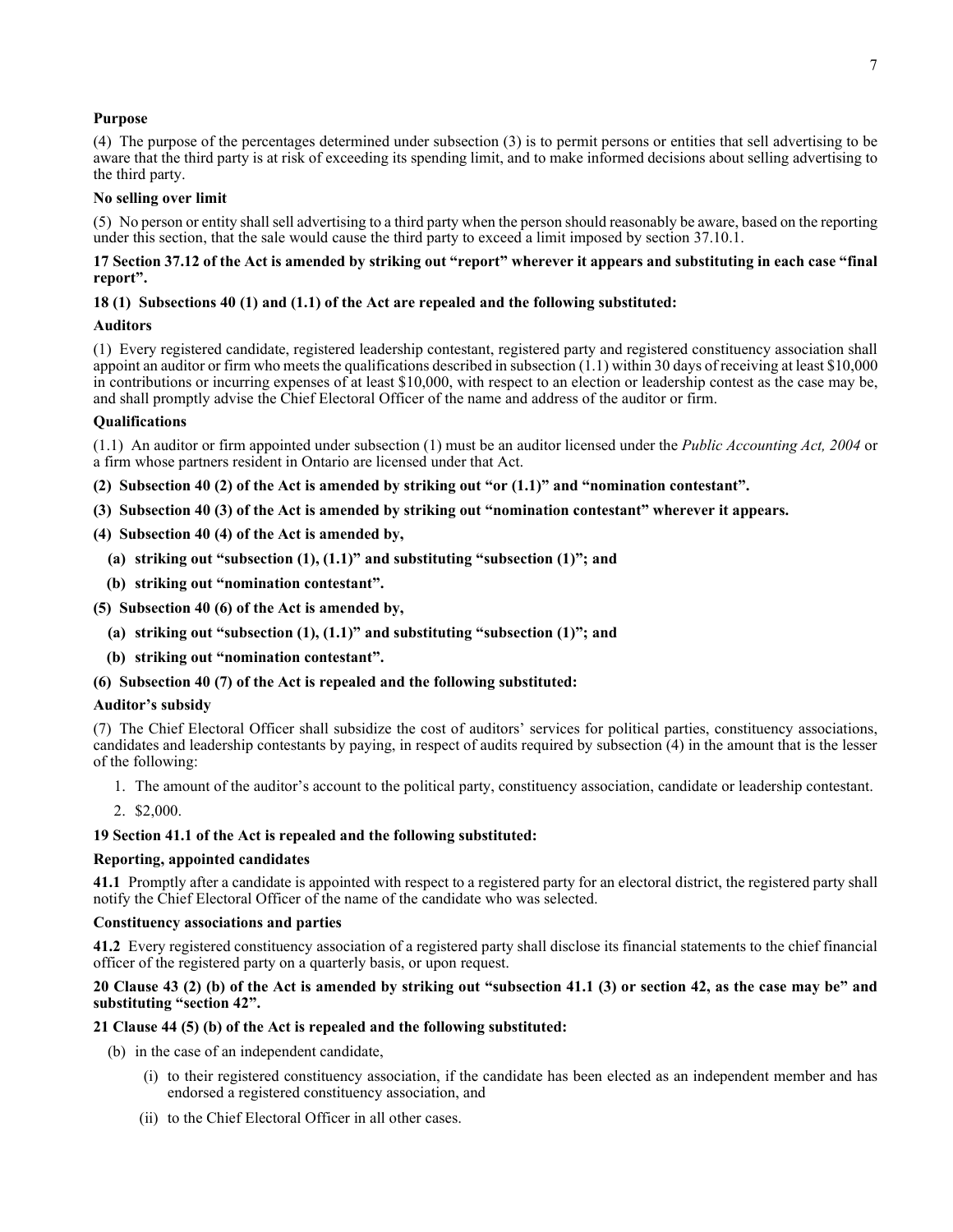#### **22 The Act is amended by adding the following section:**

#### ADMINISTRATIVE PENALTIES

#### **Administrative penalties**

**45.1** (1) Where the Chief Electoral Officer believes on reasonable grounds that a person or entity has contravened one of the following provisions of this Act, the Chief Electoral Officer may make an order requiring the person or entity to pay an administrative penalty:

- 1. Subsection 12.1 (1).
- 2. Subsection 14 (1).
- 3. Section 18.
- 4. Subsection 22 (9).
- 5. Section 32.
- 6. Subsection 36.1 (1).
- 7. Subsections 37 (2) and (3).
- 8. Subsections 37.5 (1) and (5).
- 9. Subsections 37.10.1 (1) and (2).
- 10. Subsections 37.10.2 (1) and (5).
- 11. Subsections 37.12 (1) and (8).
- 12. Subsections 38 (1), (2), (3) and (3.1).
- 13. Section 38.1.
- 14. Section 41.1.
- 15. Section 41.2.

#### **Purpose**

(2) The purpose of an administrative penalty is to promote compliance with this Act and the *Election Act*.

#### **Limitation**

(3) The Chief Electoral Officer shall not make an order requiring the payment of an administrative penalty more than two years after the date on which the Chief Electoral Officer became aware of the contravention.

#### **Payment, etc.**

(4) An administrative penalty shall be paid into the Consolidated Revenue Fund, and shall be in an amount determined by the Chief Electoral Officer in accordance with this section.

#### **Maximum amounts**

(5) The maximum amount of an administrative penalty under this section shall be determined as follows:

- 1. For a contravention of section 18 is an amount equal to twice the amount that was contributed in contravention of that section, plus \$1,500, in the case of an individual, and plus \$5,000, in the case of a corporation or other entity.
- 2. For a contravention of subsection 22 (9), 37 (2) or 37.10.2 (1) or (5), \$10,000 in the case of an individual, and \$100,000 in the case of a corporation or other entity.
- 3. For a contravention of subsection 37.5 (1), 37.5 (5) or 37.12 (8), \$10,000.
- 4. In all other cases, \$1,500, in the case of an individual, and \$5,000 in the case of a corporation or other entity.

#### **Criteria for penalty**

(6) The amount of an administrative penalty is to be determined taking into account,

- (a) the degree of intention or negligence on the part of the person or entity that committed the contravention;
- (b) the harm done by the contravention;
- (c) whether the person or entity derived any advantage from the contravention;
- (d) whether the person or entity made reasonable efforts to mitigate or reverse the contravention's effects;
- (e) whether the person or entity has taken steps to avoid committing the contravention in the future;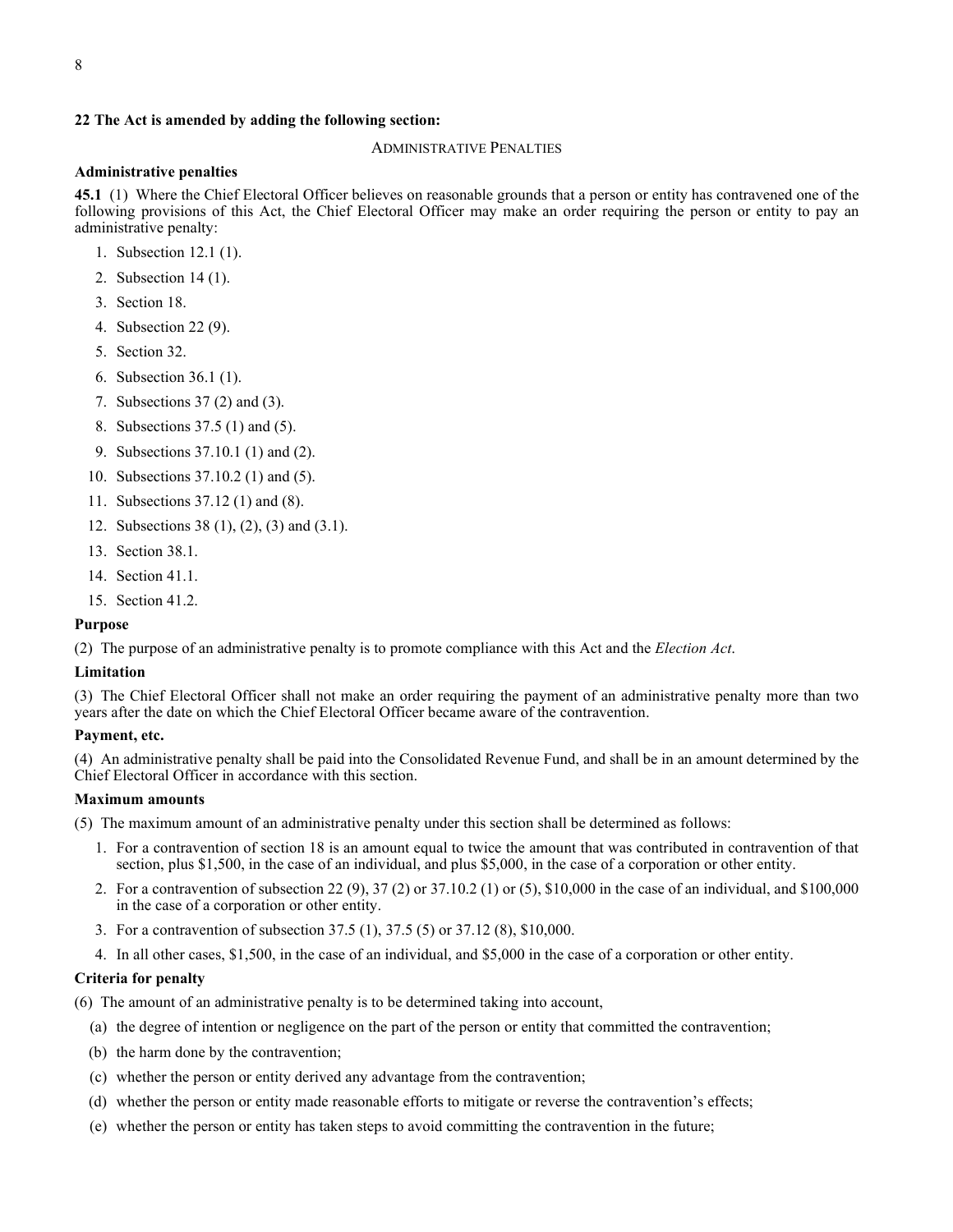- (f) whether the person or entity has provided all reasonable assistance to the Chief Electoral Officer with respect to the contravention, including reporting it and providing any relevant information;
- (g) the person's or entity's history of compliance with the provisions of this Act;
- (h) the person's or entity's ability to pay the penalty;
- (i) any aggravating and mitigating circumstances; and
- (j) any other factor that, in the opinion of the Chief Electoral Officer, is relevant.

#### **Notice**

(7) The Chief Electoral Officer may take into account a factor under clause (6) (j) only if a notice that sets out the factor has been published on the website of the Chief Electoral Officer.

#### **Consultation**

(8) Before publishing a notice under subsection (7), the Chief Electoral Officer shall publish for the purpose of public consultation, a notice that sets out the proposed factor for at least 30 days on the website of the Chief Electoral Officer.

#### **Procedure**

(9) An order requiring a person or entity to pay an administrative penalty shall be served on the person or entity and shall,

- (a) contain a description of the contravention to which the order relates, including the date of the contravention;
- (b) specify the amount of the penalty, and warn about the increasing amounts for subsequent contraventions;
- (c) give particulars respecting the time for paying the penalty and the manner of payment; and
- (d) provide details of the person or entity's right of appeal.

#### **Appeal**

(10) A person or entity who is served with an order to pay an administrative penalty may appeal the Chief Electoral Officer's decision by filing an application with the Superior Court of Justice within 30 days from the date the order was served, and the following applies to such an appeal:

- 1. The application must be accompanied with a copy of the order and state the reasons for the appeal.
- 2. A copy of the application must be served on the Chief Electoral Officer not less than 30 days before the appeal is to be heard.
- 3. The Superior Court of Justice may, on application, extend the 30 day period for making an appeal, if it considers it appropriate to do so.
- 4. On hearing the appeal, the Superior Court of Justice may confirm, rescind or vary the amount of the administrative penalty.

#### **Failure to pay**

(11) If a person or entity who is required to pay an administrative penalty fails to comply with the requirement, the Chief Electoral Officer may file the order that requires payment with a local registrar of the Superior Court of Justice and the order may be enforced as if it were an order of the court.

#### *Restoring Trust, Transparency and Accountability Act, 2018*

**23 Subsection 7 (2) of Schedule 13 to the** *Restoring Trust, Transparency and Accountability Act, 2018* **is amended by striking out "2022" at the end and substituting "2025".**

#### **Commencement**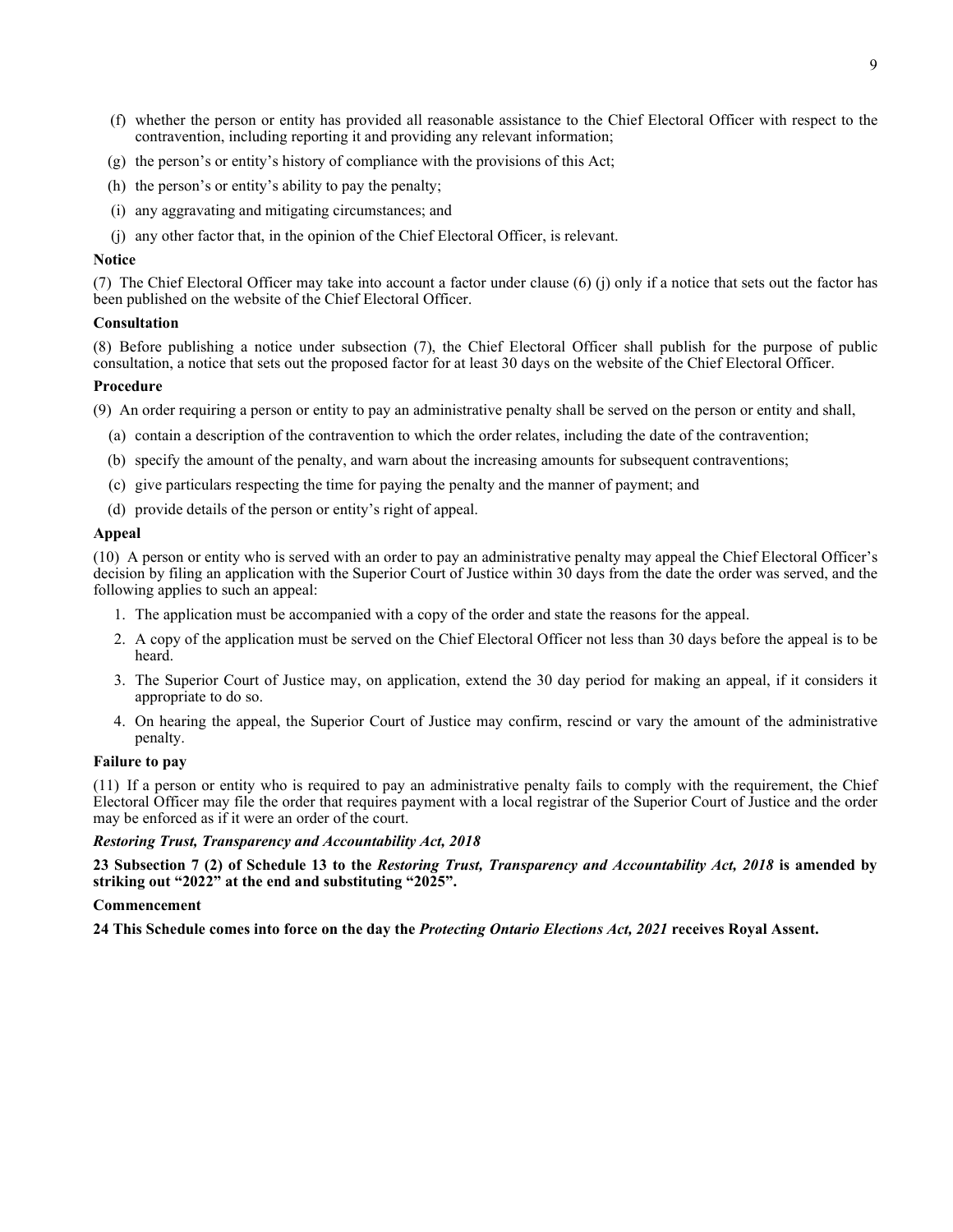#### **SCHEDULE 3 MEMBERS' INTEGRITY ACT, 1994**

#### <span id="page-11-0"></span>**1 The** *Members' Integrity Act, 1994* **is amended by adding the following section:**

#### **Social media**

**9.1** (1) Nothing in this Act prevents members of the Assembly from having one or more social media accounts in their individual names.

#### **Content**

(2) Subject to this section, a social media account of a member of the Assembly may include content respecting such matters as the member wishes to bring to the attention of their followers, including matters described in subsection (3), as long as the content is created, posted and maintained in a manner consistent with,

- (a) any rules or guidelines that may be established or approved by the Assembly; and
- (b) the requirements of sections 2, 3 and 4 of this Act.

#### **Executive Council members**

(3) A social media account of a member of the Assembly who is also a member of the Executive Council may include content respecting matters related to the member's portfolio as a Minister or matters related to the policies, programs and initiatives of the Government of Ontario as long as the content is created, posted and maintained in a manner consistent with,

- (a) any rules or guidelines that may be established or approved by the Executive Council or a committee of the Executive Council; and
- (b) the requirements of the *Public Service of Ontario Act, 2006* and its regulations governing the permissible activities of public servants.

#### **Partisan material**

(4) Subject to subsections (2) and (3), a member's social media account may include partisan material.

#### **Continuation**

(5) A social media account described in subsection (1) may be continued despite the dissolution of the Assembly and the issuance of a writ for a general election, both during the campaign period and after the election.

#### **Definition**

(6) In this section,

"partisan material" means material that supports or opposes a particular candidate, party or issue and is not related to the Government of Ontario's work for the public at large or a member of the Assembly's work for their constituency at large.

#### **Commencement**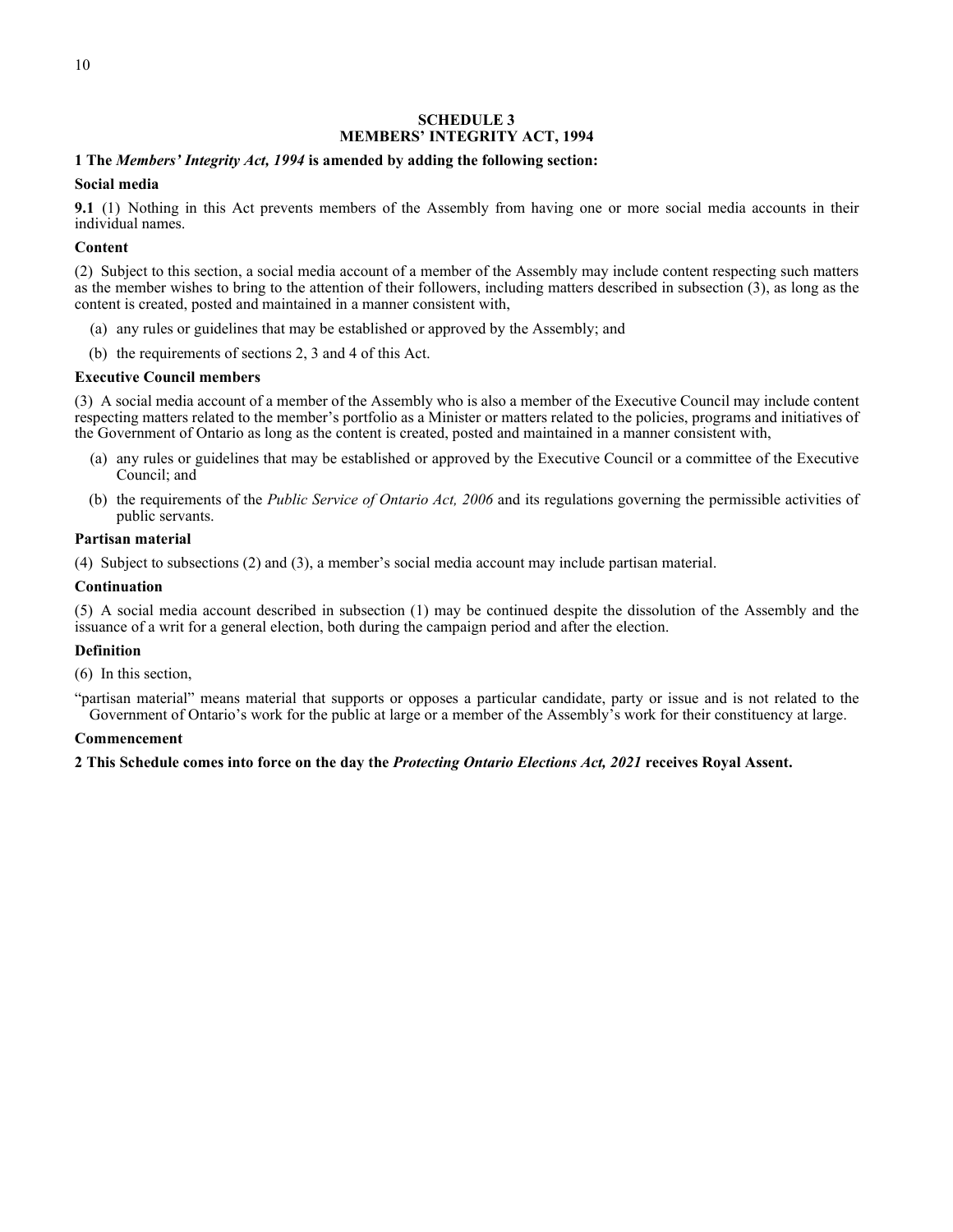#### **SCHEDULE 4 MUNICIPAL ELECTIONS ACT, 1996**

## <span id="page-12-0"></span>**1 Section 14 of the** *Municipal Elections Act, 1996* **is amended by adding the following subsection:**

## **Exception — electronic filing**

(2) Subsection (1) does not apply if the clerk has provided for electronic filing of the document.

## **2 (1) Subsection 33 (1) of the Act is repealed and the following substituted:**

## **Filing of nomination**

(1) A person may be nominated for an office by filing a nomination,

- (a) in the clerk's office, in person or by an agent; or
- (b) if the clerk has provided for electronic filing under subsection (6), electronically.

#### **(2) Section 33 of the Act is amended by adding the following subsections:**

#### **Same**

(1.2.1) For greater certainty, endorsements of a nomination under subsection (1.1) shall be collected as original signatures even if the clerk has provided for electronic filing.

#### **Same**

(1.2.2) A person who electronically files a nomination for an office on a council that must be endorsed by at least 25 persons shall retain the copy of the document bearing the original endorsement signatures.

. . . . . . . .

## **Electronic filing**

(6) The clerk may provide for electronic filing under this section and may establish conditions and limits with respect to electronic filing.

**3 Subsection 33.0.1 (1) of the Act is amended by striking out "Upon" at the beginning and substituting "As soon as practicable upon".**

**4 Subsection 33.0.2 (1) of the Act is amended by striking out "Upon" at the beginning and substituting "As soon as practicable upon".**

**5 (1) Subsection 88.6 (1) of the Act is amended by striking out "may, in person or by an agent, file" and substituting "may, in accordance with subsection (1.1), file".**

#### **(2) Section 88.6 of the Act is amended by adding the following subsections:**

## **Same**

(1.1) A notice of registration may be filed,

- (a) in person or by an agent; or
- (b) if the clerk has provided for electronic filing under subsection (12.1), electronically.

. . . . . .

## **Electronic filing**

(12.1) The clerk may provide for electronic filing under this section and may establish conditions and limits with respect to electronic filing.

#### **(3) Subsection 88.6 (13) of the Act is amended by adding "as soon as practicable" before "upon filing" in the portion before paragraph 1.**

## **(4) Section 88.6 of the Act is amended by adding the following subsections:**

#### **Withdrawal of registration**

(15) A registered third party may withdraw their registration by filing a written withdrawal in the clerk's office during the time for filing a notice of registration set out in subsection (7).

## **Same**

(16) If a registered third party files a nomination under section 33, the party's registration is deemed to have been withdrawn at the time the nomination is filed.

**6 Paragraph 1 of subsection 88.24 (1) of the Act is amended by striking out "the day on which he or she files a nomination for the office" and substituting "the day on which the clerk receives his or her nomination for the office".**